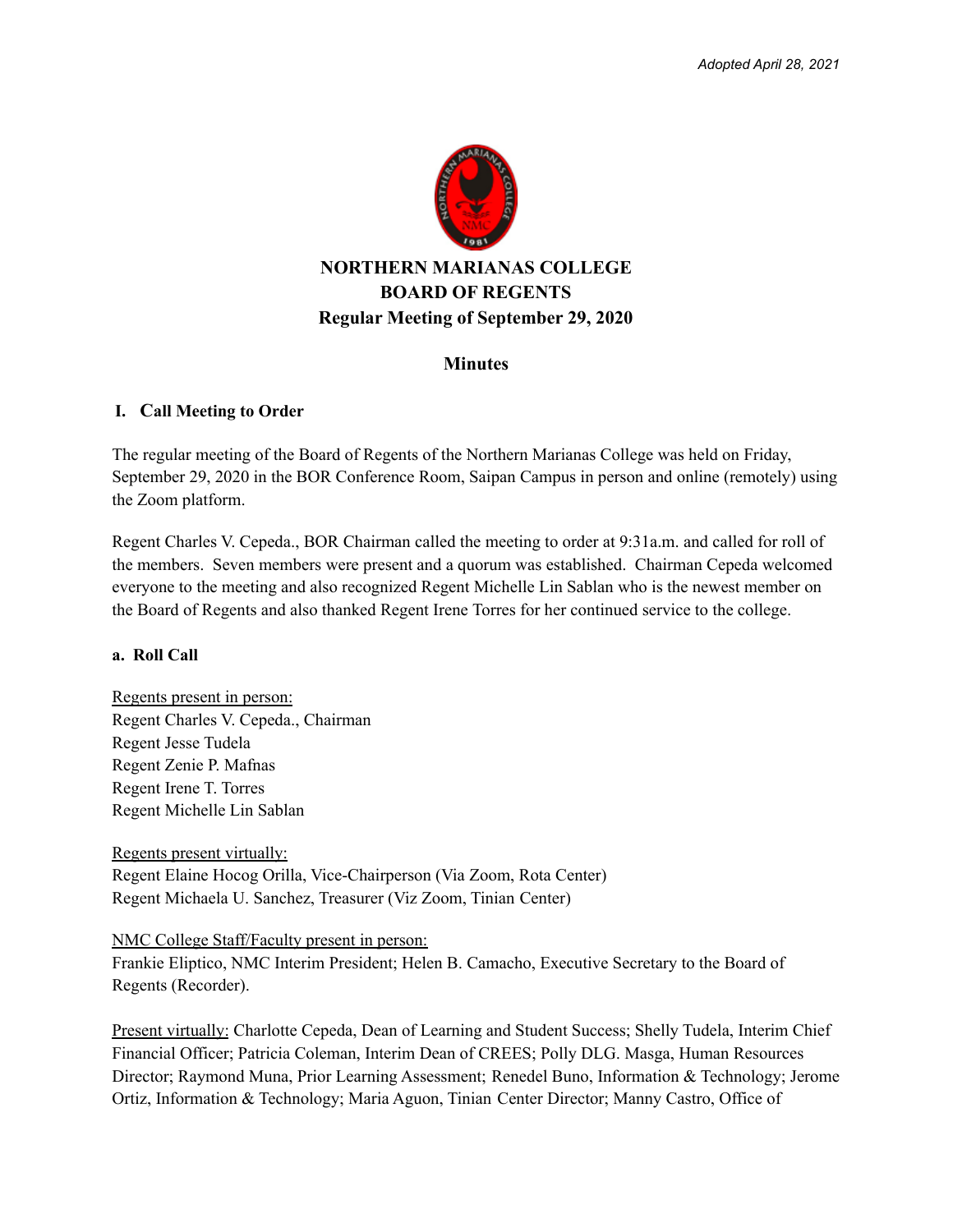Admissions & Records Director; Hedwig Hofschneider, Project Proa; Rachel Fusco, Capital Improvement Project Director; Dr. Virendra M. Verma, Scientist (Horticulture/Crop) CREES; Lisa Hacskaylo, Institutional Researcher; Arthur De Oro, Community Development Institute Director; Jesusa Atalig, Media Specialist III, Tinian Center; John Mithnoy, Administrative Assistant III, Information & Technology; Tayna Belyeu-Camacho, Program Lead-Family, Youth and Community Development. CREES; Geraldine Rodgers, Assessment Specialist, Office of Institutional Effectiveness; Michael Ogo, Aquaculture Extension Agent, CREES; Polly Omechelang, Extension Aide II; Dr. Randy Yates, Associate Professor, SPED; Joaquin Deleon Guerrero, Extension Aide III, CREES; Neda Deleon Guerrero, Career Office Manager; Dr. Laura Taylor, Associate Professor, SMHA; Charlene Masiwemai, School of Education Faculty; Viktoria Buniag, Research Assistant II (Aquaculture), CREES; Dr. Yunzi Zhang, School of Business Faculty; Becky Sablan, Executive Secretary to the President.

### Others present virtually:

Tiberius Mocanu; BOR Legal Counsel; Mark Scoggins, NMC Legal Counsel; Justine Nauta; Allen Perez; Marites Yumul.

### **b. Review and Adoption of Agenda**

**Action:** Regent Torres motioned to adopt the agenda, seconded by Regent Tudela. All members voted yes, the motion carried. The agenda was approved with no changes.

#### **c. Review and Adoption of Minutes**

The following minutes were submitted for review and approval:

- 1) December 12, 2019 regular meeting **Action**: Regent Torres motioned to adopt the minutes, seconded by Regent Sablan. All members voted yes, the motion carried.
- 2) February 14, 2020 special meeting **Action:** Regent Tudela motioned to adopt the minutes, seconded by Regent Torres. All members voted yes, the motion carried.
- 3) February 27, 2020 special meeting **Action:** Regent Mafnas motioned to adopt the minutes, seconded by Regent Torres. All members voted yes, the motion carried.

The minutes of the previous meeting were unanimously approved and Chairman Cepeda moved on to the next item on the agenda.

# **II. Public Comment Period**

Individuals may orally testify on items on the agenda during the Public Comment Period. Written testimony is also accepted. Oral testimonies are limited to five (5) minutes. - None.

#### **III. NMC Executive Reports**

a. Finance Committee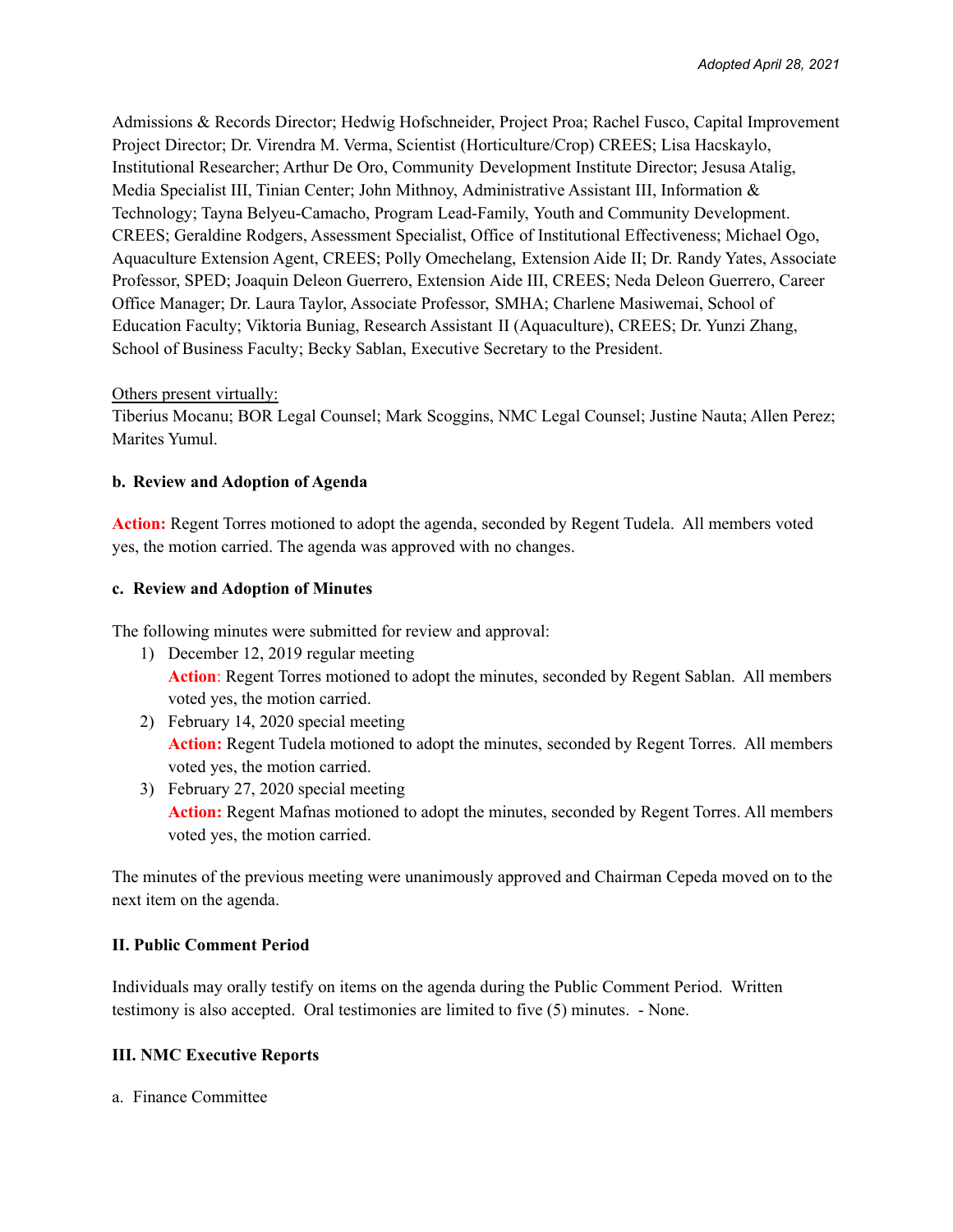The operations budget for Fiscal Year 2021 was shared with the finance committee where in their meeting led by Regent Tudela discussed the line items of the budget. The committee is ready to make its recommendation to the full board.

b. Audit Committee

None.

c. Human Resources Committee

Regent Sanchez informed the board that the committee met on Friday, September 25, 2020. The committee met and discussed Board Policy No. 5012 - Personnel: Furlough, Layoff and Reduction-in-Force. The committee is ready to make its recommendation.

d. Regent Nominating Committee

None.

e. Program Committee

None.

### **IV. Old Business**

a. Tinian Leadership Request (NMC Property)

IP Frankie informed the board that this request was submitted by the Tinian Leadership. The request is for a parcel of land at the NMC Tinian Center that is currently being utilized for the NMC CREES Experiment Station.

Patty Coleman, Interim Dean of CREES provided an overview of the request. She indicated that the request came from the Tinian Mayors' Office for NMC to relinquish 5,000 square meters of land back to the Department of Public Lands (DPL). The primary purpose for the request is to build a new Civic Center. She went on to say that when Phase I of the project was completed, Typhoon Yutu came and knocked it down. In the last few months, the experiment station had undergone renovations and then the request came in from the Mayor's Office. A copy of the masterplan was shared with the board. Patty added that although the college acknowledges the needs of the Tinian Municipality, the college is seeking for the boards consideration in this matter and makes the following recommendation:

NMCs Recommendation:

- CREES' plans to provide programming to the Tinian community and infrastructure upgrades to the Tinian Experiment Station.
- CREES' animal husbandry (e.g. animal odors) effect the ambiance of the Veteran's Cemetery
- Consideration of Alternate Sites in Exchange
- Consideration of Reduction of Size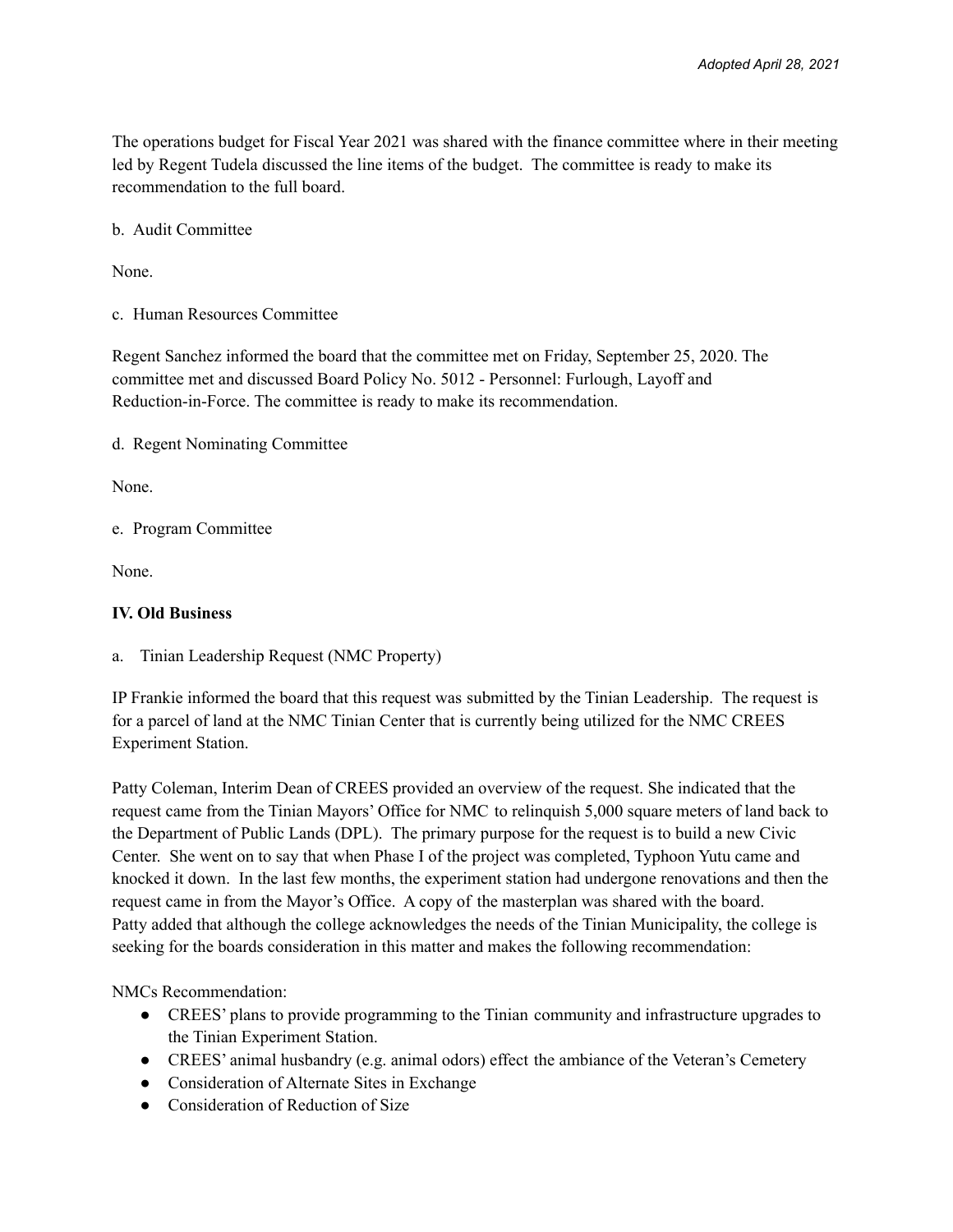In response to a question from Regent Tudela, IP Frankie and Patty Coleman confirmed that there are no permanent structures presently on the parcel of land that is being requested. Regent Mafnas also asked about the impact this would have on the federal funds that the college received for the experiment station. Patty Coleman explained that the college does provide assurances to the funders that the land indisputably belongs to the college.

Chairman Cepeda asked if there is a possibility of identifying a different parcel of land. IP Frankie said that there has been mention but there hasn't been any confirmation of an offer in exchange for the property. Regent Sanchez asked the board to consider the request and also invited the board to do a site visit on Tinian. On the other hand, Regent Tudela noted a concern on how the parcel of land would be surveyed and allotted. He asked for legal counsel's interpretation of the proposal. Regent Torres described the process that the Department of Public Lands uses to amend a land designation and how it is a lengthy process.

Regent Orilla, BOR Vice-Chairperson shared her thoughts on the matter and explained that although she supports the request from the Tinian leadership she would like to see the following considerations:

- 1) Land distribution from 30,000sq. meters to 25,000sq. occurs legally and a land exchange is identified for NMC.
- 2) Ensure that NMC will not be faulted by the federal government for the projects in the event the property is transferred over to the Tinian Municipality.

Patty Coleman responded to a question from Regent Mafnas that an extension was requested and granted by the grantor primarily due to the COVID-19 situation. She also confirmed that if the exchange does not happen in a timely manner that there would be a possibility that the college would have to return some of the funding associated with the plan upgrades for the Tinian experiment station.

Regent Tudela recommended a plan of action as follows:

- 1) Obtain the Deed from the Department of Public Lands
- 2) Negotiate with the Tinian Leadership
- 3) Approve the exchange

After much discussion, the board requested IP Frankie to work with the Tinian Leadership on this matter. Chairman Cepeda called for a motion as follows:

**Action:** Regent Torres motioned to authorize Interim President Elitptico to enter into negotiations with the Tinian Leadership and Department of Public lands in regards to the letter dated November 19, 2019, seconded by Regent Tudela. All members voted yes, the motion carried.

b. Presidential Search Update

Interim President Eliptico recited the board resolution for the presidential search. A copy of the resolution was shared with the board. In summary, the presidential search process will follow the following: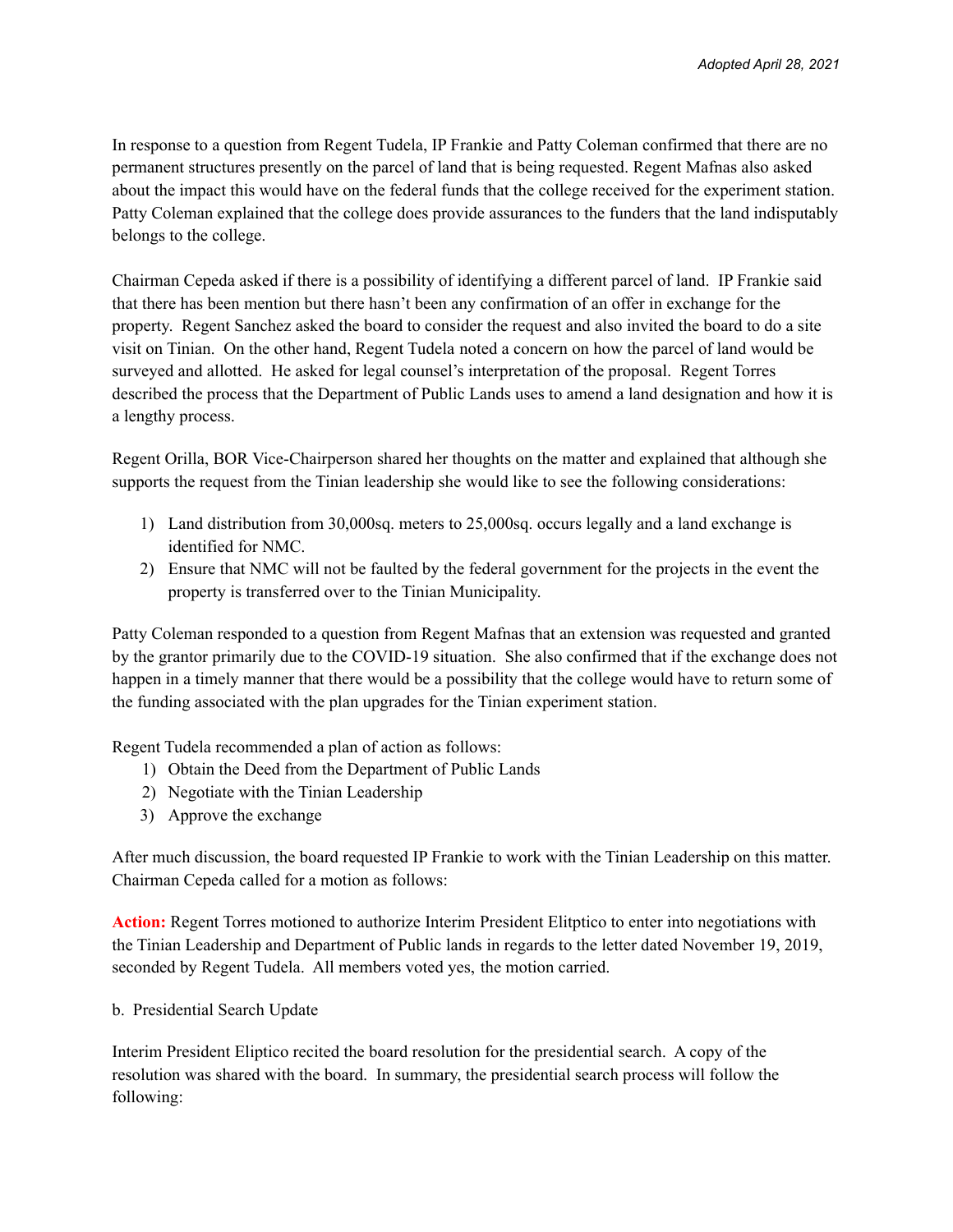- Declaration of a vacancy of the position of President
- Development of a succession plan
- Development and update of the job description
	- 1. Minimum education and experience
	- 2. Minimum professional qualifications
- Description of Duties
- Methods of evaluation
- Compensation & Benefits and other required documents
- Development of a detailed ad for publication
- Identify methods of advertising
- Establish the Presidential Search Timeline

Regent Sablan and Regent Orilla thanked IP Frankie for all his hard work and dedication to the college. Regent Orilla said that because this a big responsibility for the board, the board owes it to the college to move forward with the presidential search and perhaps they should discuss the timeline and composition of the search committee at its next meeting.

After much discussion, the board took the following action:

**Action:** Regent Torres motioned to adopt the presidential search resolution, seconded by Regent Sablan. Regent Tudela also agreed to proceed with the resolution and discuss the composition at its next special meeting. All members voted yes, the motion carried.

#### **V. New Business**

a. FY2021 Operations Budget Request

Regent Tudela informed the board that the committee met and reviewed the proposed FY2021 Operations Budget request. Regent Tudela deferred to IP Frankie for his presentation of the request.

IP Frankie presented the FY2021 Operations Budget request (copy is the board packet). The report captures the college's expenses and revenues. He went on to say that the college has maintained a very prudent financial management position and shared some of the great accomplishments the college has been able to make despite the back to back disasters. The operations budget request before the board is a result of the many meetings and wonderful debates that came out of the Budget and Finance committee (BAFC) with various departments across the campus.

Interim Chief Financial Officer Shelly Tudela surmised the request and sought the board's approval of the FY2021 Operations Budget request noting a total budget ceiling of \$4.8 Million in projected revenues. She also noted that the budget ceiling of \$4.7 Million in their packet doesn't line up because the college may need some wiggle room to anticipate some retraction or reduction in fees which are normally required in a face to face setting when classes go virtual. Additionally, the college also included a budget for the Board of Regents in this year's budget because of the anticipated reduction. The reason for this inclusion is so that the board's operations and training needs are covered.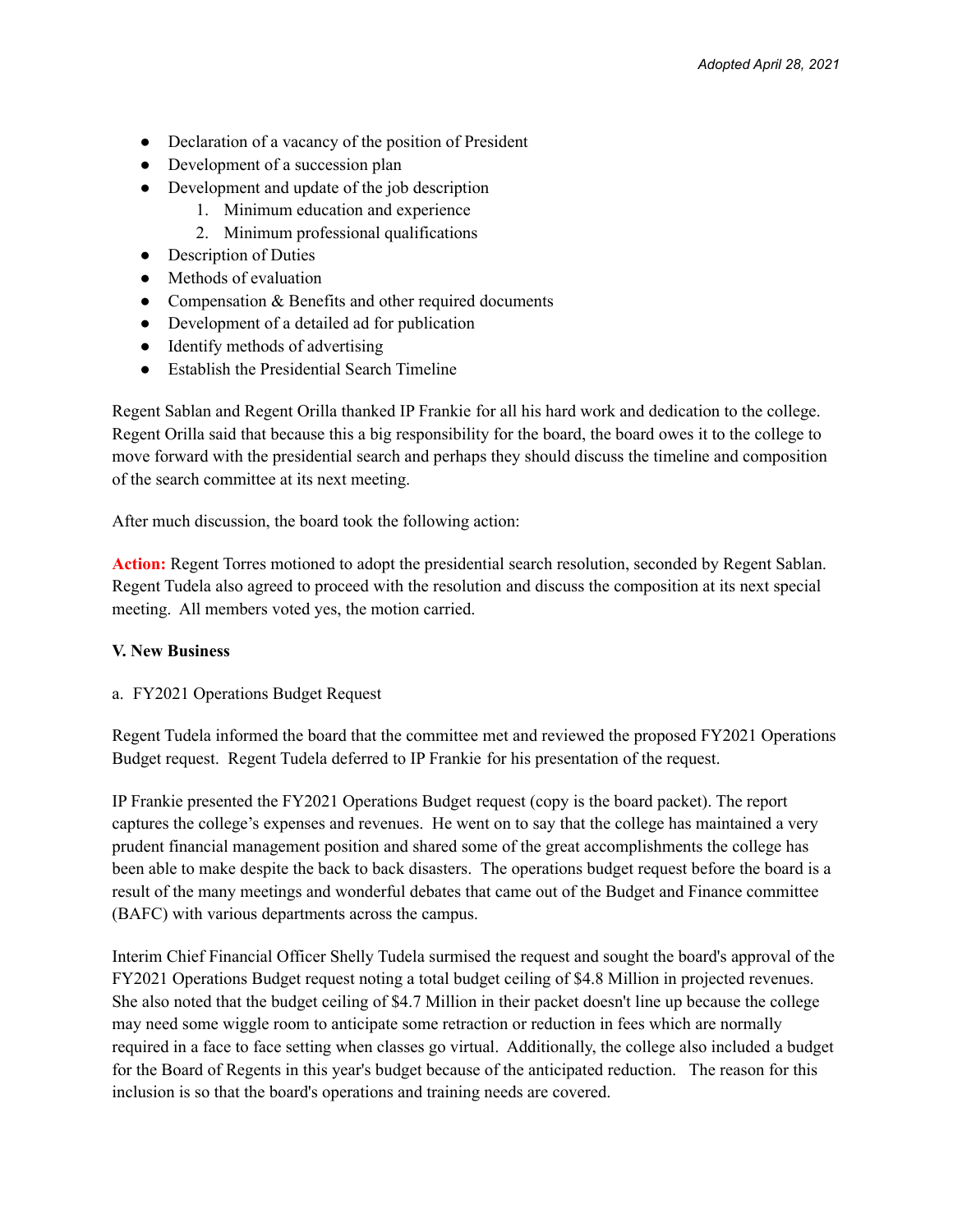IP Frankie thanked the hard work of the leaders of the Budget and Finance Committee for their work in hearing all of the departments and helping with allocating the resources. He pointed out two things: 1) the possibility that enrollment may be impacted is still a real possibility 2) the budget for the appropriations is still not finalized (the legislature is still in conference committees). Furthermore, the college's allocation from the appropriations funds all of the personnel and whatever shortfall that occurs may need to be addressed in the tuition and fees budget and therefore the college may have to make some modifications given that there is that possibility of a reduction.

Chairman Cepeda asked for the board's help by advocating for assistance from the legislature. With no further discussion, Regent Tudela offered the following motion.

**Action:** Regent Tudela motioned to approve the FY2021 Operations Budget, seconded by Regent Sablan. All members voted yes, the motion carried. The FY2021 Operations Budget is hereby approved.

b. Board Procedure Amendment: Meetings Via VTC and Other Modes

IP Frankie indicated that the Board Secretary worked on this policy along with the Boards legal counsel. He deferred to Helen and Tiberius Mocanu, legal counsel.

Helen Camacho, Board Secretary informed the board that the college seeks for its consideration to amend the board procedure and to renumber it correctly. She explained that Board Policy 1015.9 was listed as a policy and that it should be listed as a procedure to Board Policy 1015. Included in this request would also allow board members to attend meetings remotely as well as executive sessions.

Tiberius Mocanu, BOR Legal Counsel also added that other agencies are adopting similar policies to be able to do these sessions via different modes of communication. He also mentioned that there were some concerns brought up about how these meeting modes might not be so secure and the probability of our sessions being hacked. Counsel Tiberius explained that hacking into our system requires technical expertise to be able to accomplish such a thing. With there being no further discussion, Chairman Cepeda requested for a motion.

**Action:** Regent Tudela motioned to adopt Board Procedure 1015.1, seconded by Regent Torres. All members voted yes, the motion carried.

c. Board Policy No. 5012 -Personnel: Furlough, Layoff and Reduction-in-Force

Regent Sanchez, Human Resources Committee presented Board Policy 5012 regarding furlough, layoff and reduction in force. A copy of the proposed amendment to Board Policy 5012 was also shared with the board.

**Action:** Regent Sanchez motioned to approve the changes to Board Policy 5012, seconded by Regent Orilla. In response to Regent Tudela's question, IP Frankie explained that the college has general personnel policies that do not specifically address how reduction in force should be implemented. He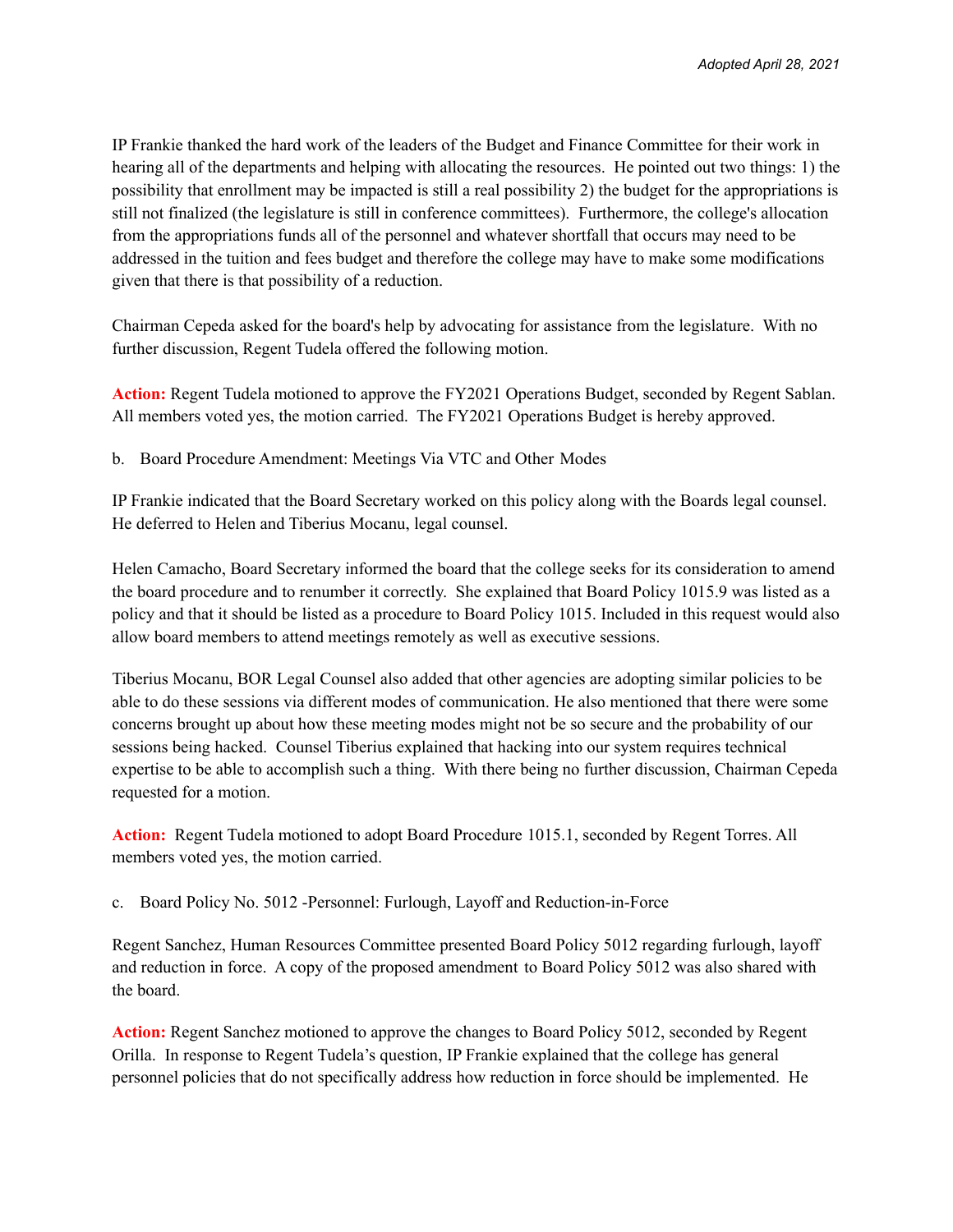emphasized that this request is to prepare the college should it come to that point. After much discussion, all members voted yes to approve the recommendation, the motion carried.

At this time, Chairman Cepeda called for a short break. Chairman Cepeda called the meeting back to order and proceeded to the next item.

VI. Executive Reports a. Report of the Interim President

IP Frankie highlighted some updates by sharing a powerpoint presentation called "Building and Strengthening the CNMI's Workforce." A copy of the powerpoint was also provided in the board packet.

b. Program Feature: Enrollment Services

Manny Castro, Director of Enrollment Services provided an overview of the role the division plays at the college. He highlighted the key elements of Enrollment services's primary function which is to recruit, admit and serve a diverse student population. He also shared the key services that its department handles to include recruitment and outreach, registration, testing, records, student information system, FERPA compliance and of course the Commencement Exercise. Manny also shared the structure of the division and the challenges that they face as a department. Aside from the recruitment events, there are also a lot of student engagement activities that take place at NMC. A short video was also shared with the board.

# c. COVID-19 Update

IP Frankie shared the latest COVID-19 update and how NMC is preparing for the Spring Semester. Back in March 15, 2020 we saw in the region the first COVID-19 cases (Guam). A few days later, on March 18, 2020, NMC had Virtual Drills for NMC classes. On March 23, 2020, NMC migrated all of its classes to virtual format.

# d. Fall 2020 Update

● Health Fall Taskforce

Hedwig Hofschneider, Project Proa Director informed the board that a Healthy Fall Task Force was formed to prepare for the fall semester and to also address the needs of the college. The staff and faculty came together to come up with the recommendations to include a campus entry procedure and an emergency plan. A copy of the recommendations was shared with the board. IP Frankie also indicated that on June 15, 2020 employees began returning to NMC. NMC students algo began returning to campus July 1, 2020 but on a pre scheduled appointment only.

# • NMC Fall 2020 Update

IP Frankie shared the NMC Fall 2020 enrollment (headcount) table.

# e. NMC Austerity Measures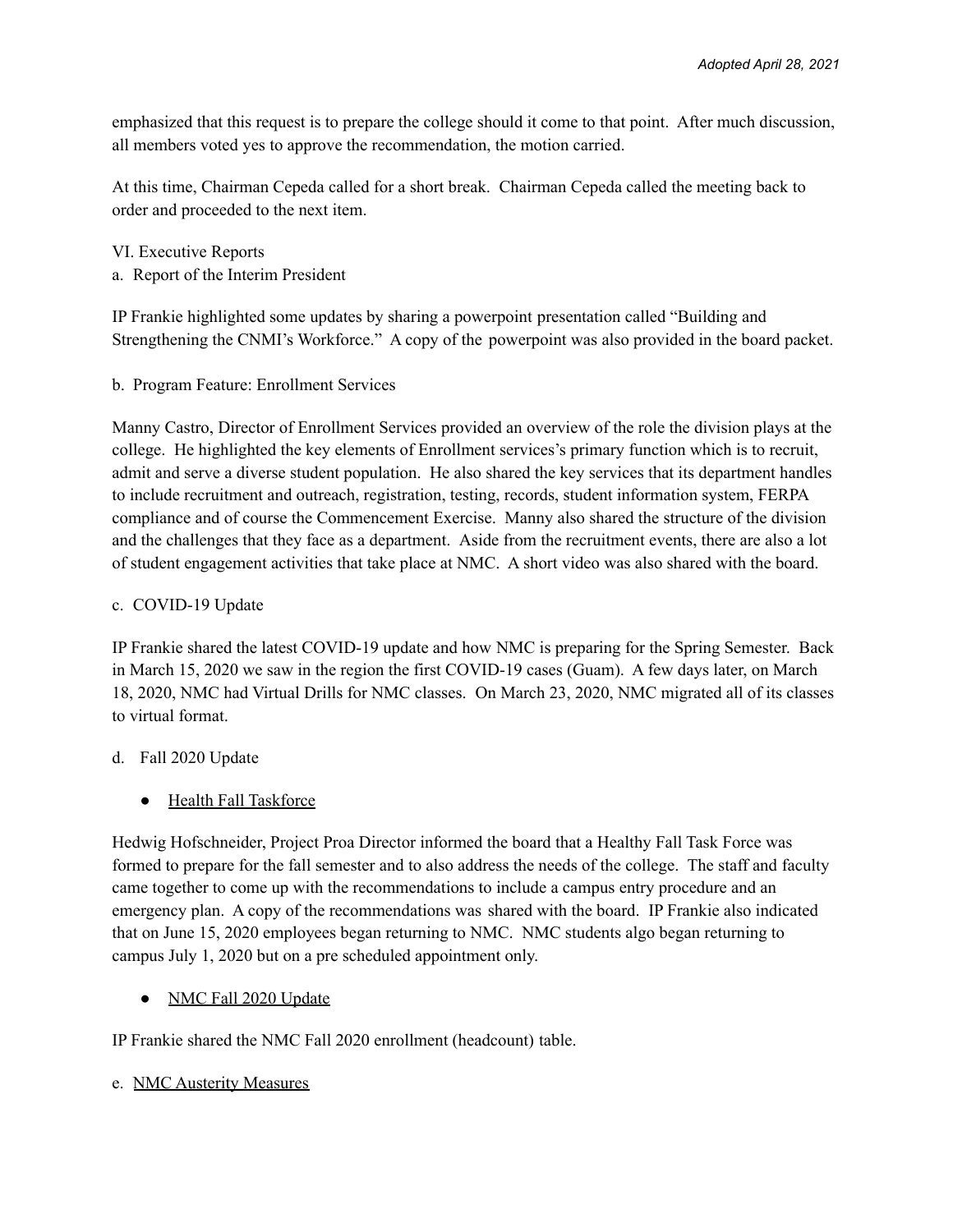IP Frankie shared the austerity measures that were implemented in FY2020 and also sought the boards assistance to help bring the college back to a normal work week:

- 1) Reduction of work hours
- 2) Leverage available federal resources
- 3) Restrict travel
- 4) Restrict hiring of nonfederally funded positions
- 5) Restrict fund allocation to departments
- 6) Restrict workstudy expenses

### f. Capital Improvement Projects Update

Rachel Fusco, CIP Director provided an update of the ongoing CIP projects at the college, namely:

- 1) Demolition (Buildings A, B, C, D, E, F, G, H, I, Q, R, S) Status: Funded through the USDOE and the project is ongoing. Estimated completion date is January 11, 2021.
- 2) NMC Facilities Master Plan (FMP) Status: RFQ issued earlier in the year and geginning negotiations with the top rated firms. A facility planning group was formed to collaborate closely with the firms. The proposed master plan will be shared with the board for approval when it is ready.
- 3) NMC Student Center Status: Funding has been secured through the U.S. Department of Education and we hope that in a month or two when the master plan is further along, then we can proceed with the A&E design.
- 4) NMC Building V Renovation (Phase I) Status: Funded through the Governor's CIP Office using OIA funds, this project involves the warehouse space being converted into offices and classrooms by constructing a second floor. The estimated completion date is January 25, 2021.
- 5) NMC Workforce Development Center Status: The workforce development center will house the Nursing program, Business program and the Center for Training and Innovation. We are currently waiting on the official notice of award.
- 6) Center for Research, Extension, and Development (CREES Building)

Status: The CREES building will house classrooms, laboratory, assimilation labs, food science and agriculture labs, computer and instructional rooms. This is also pending the formal notice of award.

7) Classroom Buildings (2)

Status: NMC submitted a request to fund 32 classrooms and laboratory as a priority project under the CDBG-DR; the application is under review by HUD and should be approved by December 2020; anticipating funds will be ready by January 2021.

- 8) Plant Biotechnology Laboratory Status: Funding is available for the plant biotechnology laboratory but due to the increase of construction costs on the island, it is anticipated that funds will not be available and to explore additional funding opportunities.
- g. Accreditation Update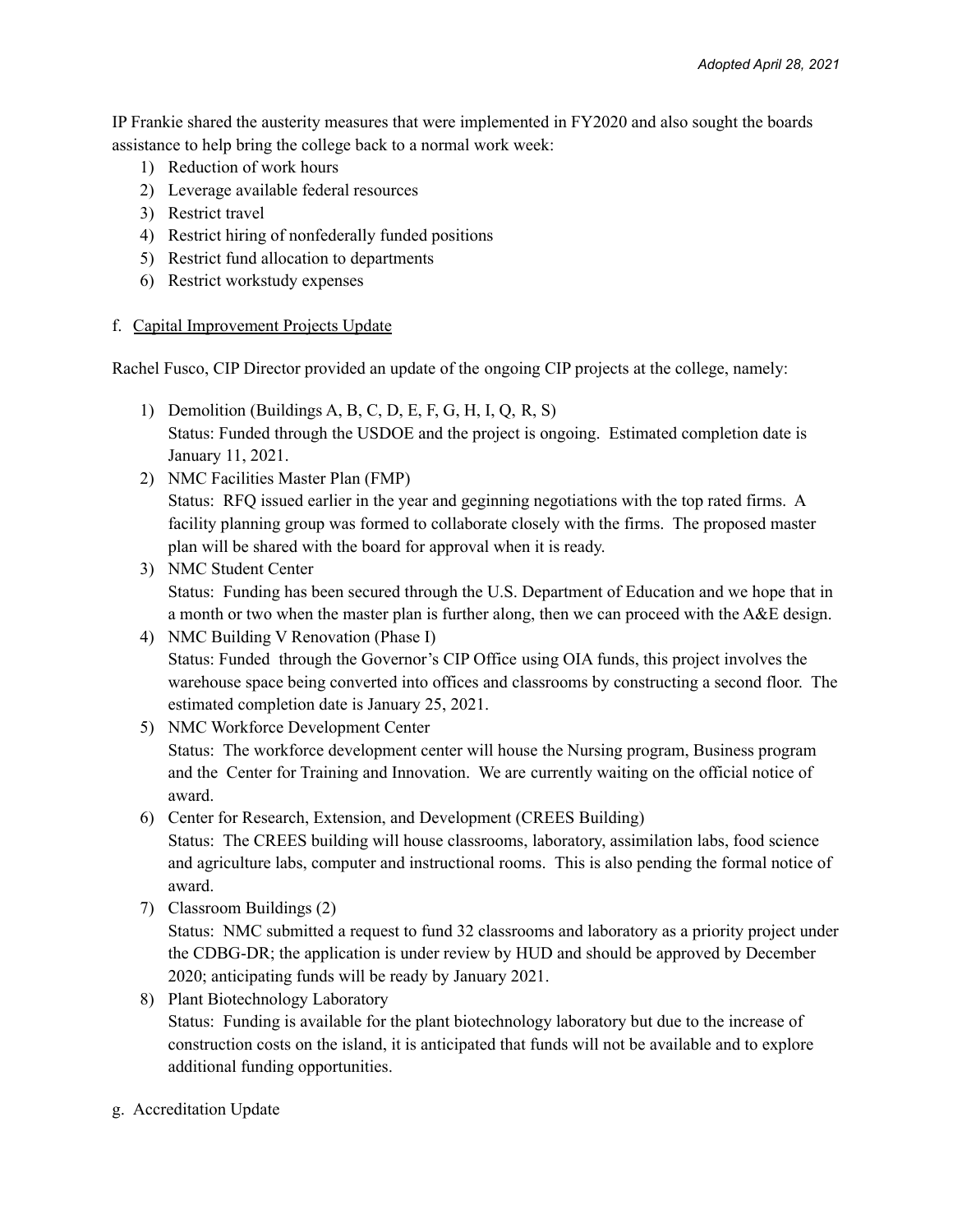IP Frankie provided an update on the ongoing accreditation efforts of the college. He shared the timeline with the board on what has occurred after the college submitted its Institutional Report on January 2, 2020. An offsite review was conducted between the college and WASC Senior via videoconferencing where they shared their initial assessment of the college after the January 2, 2020 IR report submission. They also added some Lines of Inquiry. The Lines of Inquiry are items that they would like to ask us when they arrive for the visit. The visit was supposed to be occurring this year but that has been postponed for October 2021.

The Lines of Inquiry also included the presidential leadership and the status of where the board is in terms of the presidential search and other items such as governance, strategic planning, faculty and staff, financial sustainability, physical and technological resources, culture of evidence, data support decision making, student success and how is NMC responding to the COVID pandemic. WASC Senior also commended NMC for its resiliency, efforts in workforce development, managing limited financial resources, capstone assessments, external partnerships and student success.

In closing, IP Frankie indicated that the college has already begun engaging in discussions on how to address the Lines of Inquiry in preparation for the visit in October 2021.

h. CFO Report

1. NMC FY2019 Audit

Shelly Tudela, Interim Chief Financial Officer provided an update on the status of the FY2019 Audit. A six month extension was granted by the Office of Management and Budget which will allow the college to upload the audit by December 31, 2020. The work continues with the auditors with an anticipated date of completion of November 2020.

# i. Legislative Update

Frankie M. Eliptico, NMC Interim President (handout circulated). The tracking sheet for all legislations that affect NMC is listed on the table. The most urgent matter that is pending with the legislature is the budget.

j. Commemoration of NMCs 40th Year Anniversary

IP Frankie shared with the board that NMCs 40th Year Anniversary is coming up and there will be a whole year of activities commemorating this special anniversary. A list of activities is forthcoming and to be expecting large and small events throughout the year.

Chairman Cepeda thanked IP Frankie for the report and the board is looking forward to the anniversary events. He also asked IP Frankie to prioritize lifting the austerity measures.

VII. Election of Officers a. Chairperson